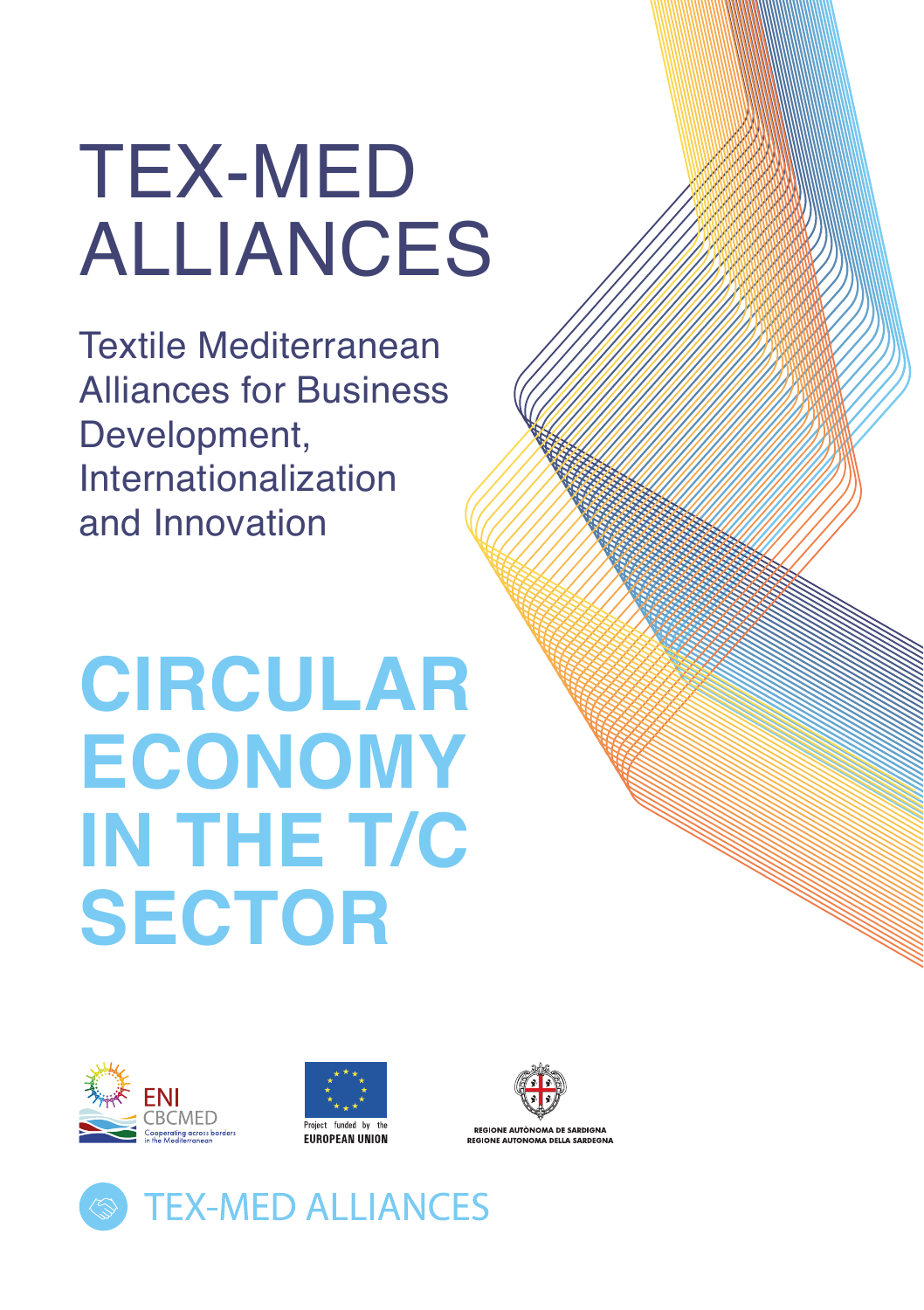**The Project TEX-MED ALLIANCES is launching four Framework Initiatives to help Mediterranean micro, small and medium enterprises (including start-ups) and other support organizations of the Textile and Clothing sector to recover after the Covid-19 emergency.** 

**The Initiatives will provide both consultancy services and financial resources for developing new business opportunities through Cross-Border Alliances among Mediterranean enterprises and other economic actors.**

**This Framework Initiative** has the goal of raising awareness on **Circular Economy** and the practical objective of stimulating innovative practises for recycling of fibres, fabrics and final products to create sustainable fashion collections. The Initiative makes available raw materials and equipment of high quality for fashion clothing at affordable costs. It covers Specific initiatives, such as:

- Develop waste to Sub-products portfolio, and provide an informative pool on the Circular Economy applied to the T/C industry;
- Support in the creation of Patchwork collections by using samples generally considered as worthless as inputs for apparels and other clothes;
- Re-use of Leftovers and Re-use of Second-hand textile machines to start a virtuous circle of leftovers stocks of fashion raw materials and machinery to the benefit of apparel manufacturers who can procure high quality inputs at low prices.

The Project will launch an online Open Forum for Circular Economy as a tool to share up-to-date knowledge and best practices implemented in the textile and clothing sector illustrated by international testimonials.

The Initiative foresees the launch of Virtual market places hosted by Facebook to enable the matching of raw materials and machinery sellers and buyers.

The Initiative is intended to build up new alliances in circular economy among Mediterranean enterprises and other organizations.

**Click here for [more info >](http://www.enicbcmed.eu/projects/tex-med-alliances)>**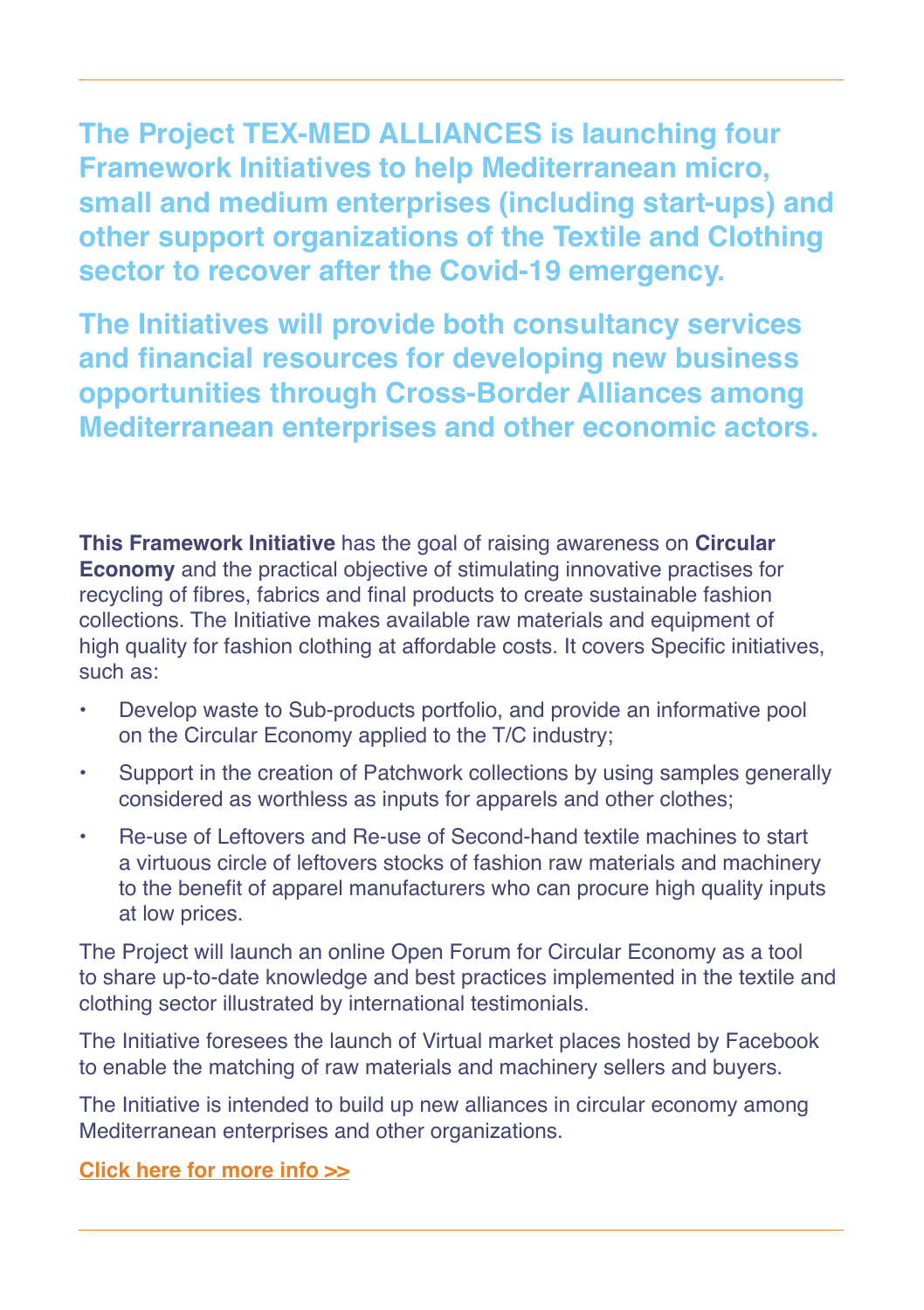## **STEPS TO FOLLOW**

The online "Open Forum for Circular Economy" will be launched in Autumn 2020 to provide information on state of the art and promote the sharing of relevant cases in the T/C sector. The Forum will be enriched with new international best practices provided by enterprises participating in the Initiative for the entire duration of the Project.

Concurrently, "virtual market places" for leftovers and machinery will be activated and will be constantly updated. Interested companies can express their interest in taking part to this initiative from October 2020 and can apply until 7th December 2020 to get financial support up to Euro 10,000 as Project's contribution to selected costs.

After the selection of participants and a first provision of funds, the Framework Initiative will be implemented from January 2021 to June 2022. The final outcomes will be new opportunities and Mediterranean alliances of SMEs in Circular Economy.

# **I AM INTERESTED, HOW CAN I BENEFIT FROM THAT?**

Enterprises and other support organizations can apply for our initiatives starting from October 2020.

Applicants shall be legally established in one of the eligible regions of the countries involved in the TEX-MED ALLIANCES Project, i.e. Spain, Italy, Greece, Tunisia, Egypt, Palestine and Jordan. **[see more here](http://www.enicbcmed.eu/about-us/cooperation-area) >>**

Interested enterprises and other support organizations are asked to sign a Memorandum of Understanding for the participation to the Initiative. Also, they can apply for a grant of up to Euro 10.000 as contribution to selected costs, such as – among others – travel costs and dyeing consumables.

The call for sub-grants was launched at the end of September 2020 and the first deadline for the submission of sub-grant applications is 7th December 2020 CET. Depending on budget availability of this call for sub-grants, additional deadlines may be on: 8th February 2021, 17:00 CET or 12th April 2021, 17:00 CET.

**Click here for the dossier of the Cal[l >>](http://www.enicbcmed.eu/tex-med-alliances-offers-financial-support-foster-internationalization-circular-economy-and)**